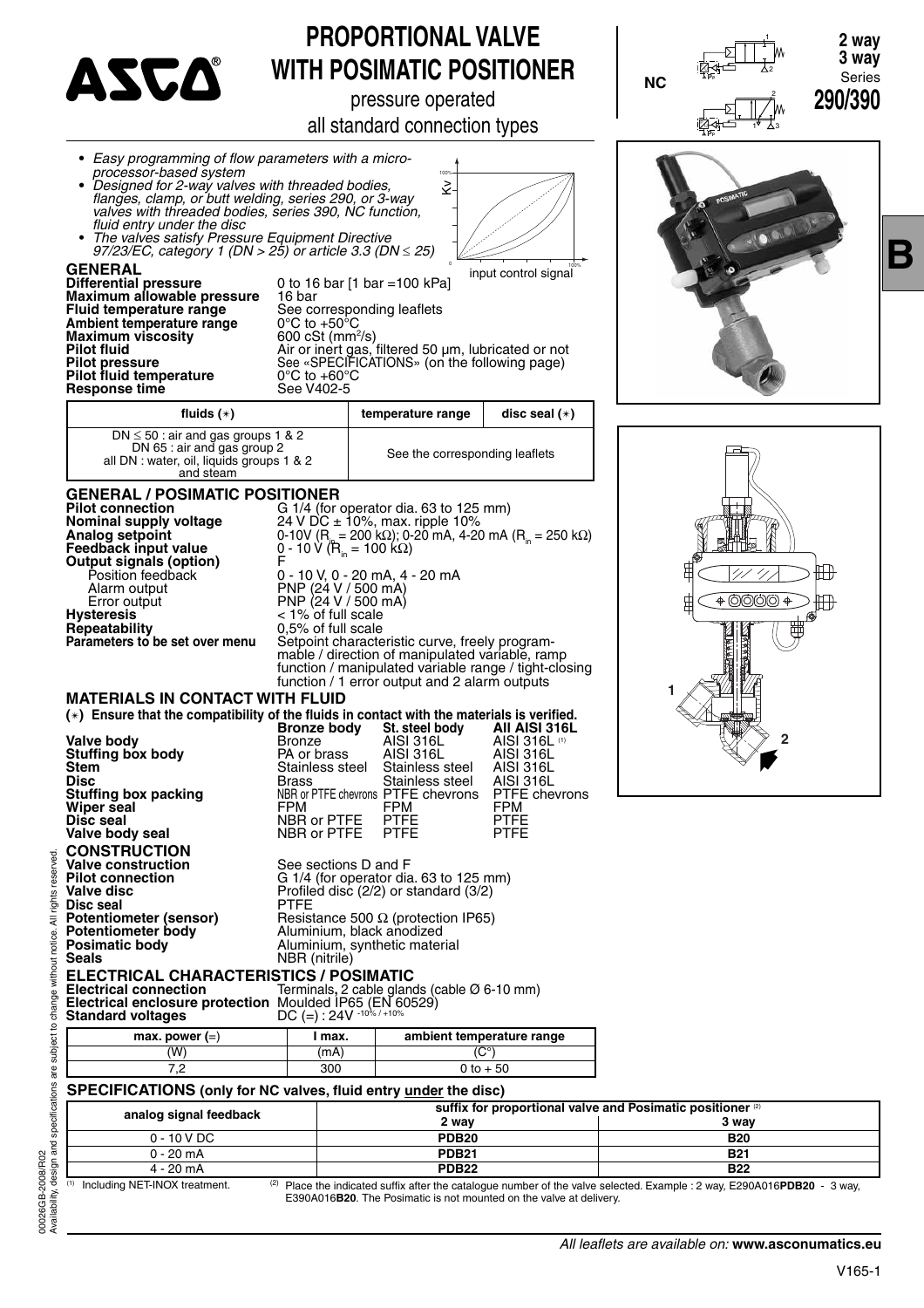

**FEATURES** • *Variable flow proportional to the control signal* 

**•** *Position feedback value acquired with a potentiometer* 

## **PROPORTIONAL VALVES WITH COMPACT POSITIONER**

pressure operated

all standard connection types

Kv



**B**



(1) Place the indicated suffix after the catalogue number of the valve selected.<br>(2) Fail position of the valve disc maintained on loss of power. Fail position of the valve disc maintained on loss of power.

Fail close: valve returns to closed position on loss of power. (4) Including NET-INOX treatment.

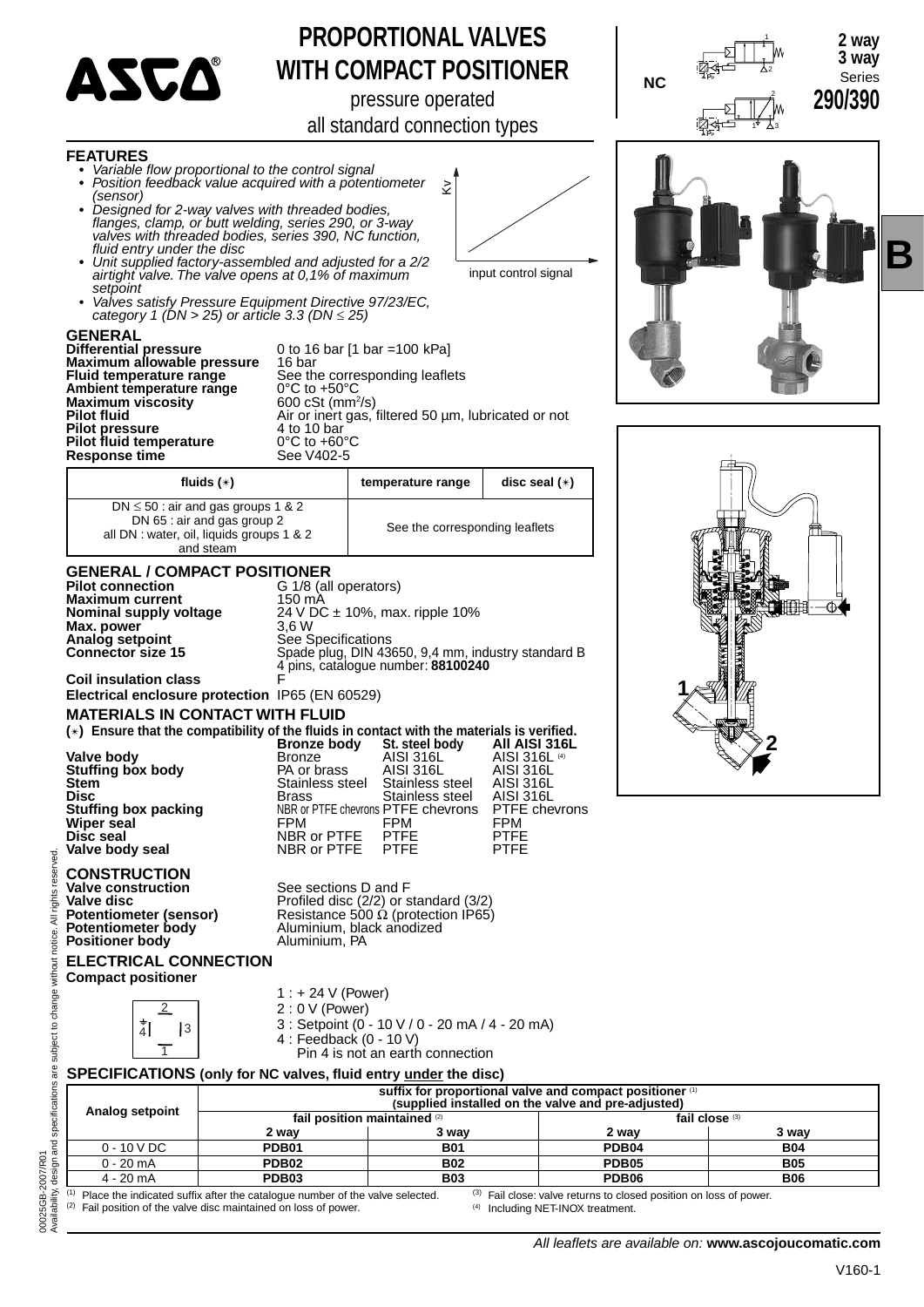

#### **SPECIFICATIONS**

|              |                                                  |       |                |      |                      | flow coefficient (Kv), programmable opening of proportional valve |                      |                                                     |                          |                          |                          |                |                |
|--------------|--------------------------------------------------|-------|----------------|------|----------------------|-------------------------------------------------------------------|----------------------|-----------------------------------------------------|--------------------------|--------------------------|--------------------------|----------------|----------------|
|              |                                                  |       | pilot pressure |      |                      | 2 way, threaded                                                   |                      |                                                     |                          | 2 way, flanges           | 3 way, threaded          |                |                |
| pipe<br>size | <b>orifice</b><br>size                           |       | (bar)          |      | operator<br>diameter |                                                                   | compact valve (E290) | stainless steel or                                  | bronze,                  |                          | bronze or                | bronze         |                |
| (DN)         |                                                  |       | min.           | max. |                      | (bronze)                                                          |                      | all AISI 316L (E290)<br>clamp / butt welding (S290) |                          |                          | cast iron (T290)         | (E390)         |                |
|              | (mm)                                             | 2 way | 3 way          |      | (mm)                 | $(m^3/h)$                                                         | (I/min)              | $(m^3/h)$                                           | (l/min)                  | (m <sup>3</sup> /h)      | (I/min)                  | $(m^{3}/h)$    | (I/min)        |
|              | NC - Normally closed, fluid entry under the disc |       |                |      |                      |                                                                   |                      |                                                     |                          |                          |                          |                |                |
|              | 15                                               | 4     |                | 10   | 50                   | 4,6                                                               | 77                   | 4,6                                                 | 77                       | ٠                        | $\blacksquare$           | $\blacksquare$ | ٠              |
| 1/2(15)      |                                                  |       | 3              | 10   | 63                   |                                                                   |                      |                                                     |                          | $\overline{\phantom{0}}$ | $\blacksquare$           | 6              | 100            |
| 3/4(20)      | 20                                               | 4     |                | 10   | 50/63                | 7,1                                                               | 118                  | 7,1                                                 | 118                      | ۰                        | $\overline{\phantom{0}}$ |                |                |
|              |                                                  |       | 5              | 10   | 90                   | ۰                                                                 | ۰                    |                                                     | $\overline{\phantom{a}}$ |                          |                          | 9,6            | 160            |
| 1(25)        | 25                                               | 4     | 5              | 10   | 63/90                | 15                                                                | 250                  | 15                                                  | 250                      | 11                       | 183                      | 16,2           | 270            |
| 11/4(32)     | 32                                               | 4     | 5              | 10   | 63/90                |                                                                   |                      | 21                                                  | 350                      | 14                       | 233                      | 24             | 400            |
|              |                                                  | 4     |                | 10   | 125                  |                                                                   | ۰                    | 22                                                  | 367                      | 15                       | 250                      |                |                |
|              | 40                                               | 4     | 5              | 10   | 63/90                | ٠                                                                 | ۰                    | 29                                                  | 483                      | 21                       | 350                      | 42,9           | 715            |
| 11/2(40)     |                                                  | 4     | 5              | 10   | 125                  | ۰                                                                 | ۰                    | 44                                                  | 733                      | 32                       | 533                      | 42,9           | 715            |
|              |                                                  | 4     | 5              | 10   | 63/90                |                                                                   |                      | 40                                                  | 667                      | 26,5                     | 442                      | 52,8           | 880            |
| 2(50)        | 50                                               | 4     | 5              | 10   | 125                  | ۰                                                                 |                      | 66                                                  | 1100                     | 44                       | 733                      | 52,8           | 880            |
| 2 1/2 (65)   | 65                                               | 4     |                | 10   | 90                   | $\blacksquare$                                                    |                      | 68                                                  | 1133                     |                          |                          |                |                |
|              |                                                  | 4     |                | 10   | 125                  | ٠                                                                 | ۰                    | 74                                                  | 1233                     |                          | $\overline{\phantom{0}}$ | $\blacksquare$ | $\blacksquare$ |

#### **OPTIONS AND ACCESSORIES (see V435/V436)**

• Standard 2/2 NC valve, fluid entry under the disc, with profiled disc only, use suffix PD, example: E290A016PD

**•** Other pipe connections available on request

#### **INSTALLATION**

- **•** Valves can be mounted in any position without affecting operation
- **•** Installation/maintenance instructions are included with each valve

#### **SPARE PARTS KITS**

|                      |                                     | spare parts kit no.                                                                  |                          |                     |                          |
|----------------------|-------------------------------------|--------------------------------------------------------------------------------------|--------------------------|---------------------|--------------------------|
| pipe<br>size<br>(DN) | compact valve<br>(bronze)<br>(E290) | bronze,<br>stainless steel or<br>all AISI 316L (E290)<br>clamp / butt welding (S290) | bronze<br>(T290)         | cast iron<br>(T290) | bronze<br>(E390)         |
| 1/2(15)              | C131201                             | C131204 <sup>(1)</sup>                                                               |                          |                     | C140021(1)               |
| 3/4(20)              | C131202                             | $C131205$ <sup>(1)</sup>                                                             |                          |                     | C140022(1)               |
| (25)                 | C131203                             | $C131206$ <sup>(1)</sup>                                                             | C140017(1)               | C140013             | $C140023$ <sup>(1)</sup> |
| 1/4(32)              |                                     | C131207(1)                                                                           | C140018(1)               | C140014             | C140024 <sup>(1)</sup>   |
| 11/2(40)             | -                                   | $C131208$ <sup>(1)</sup>                                                             | $C140019$ <sup>(1)</sup> | C140015             | $C140025$ <sup>(1)</sup> |
| 2(50)                | ٠                                   | $C131209$ <sup>(1)</sup>                                                             | C140020(1)               | C140016             | C140026 <sup>(1)</sup>   |
| 21/2(65)             |                                     | C131622 <sup>(1)</sup>                                                               |                          |                     |                          |

 $(1)$  Standard suffix VM is also applicable to kits (see V435).

 **-** Not available.

#### **DIMENSIONS** (mm)**, WEIGHT** (kg)





#### **ORDERING EXAMPLES KITS:**



| operator<br>diameter                                                                  | L1 | L2 | L3  | weight <sup>(1)</sup> |
|---------------------------------------------------------------------------------------|----|----|-----|-----------------------|
| 50 mm                                                                                 | 34 | 54 | 81  | 0.3(1)                |
| 63 mm                                                                                 | 25 | 46 | 65  | 0.3(1)                |
| 90 mm                                                                                 | 15 | 36 | 65  | 0.3(1)                |
| 125 mm                                                                                |    | 49 | 111 | 0.3(1)                |
| 74) A Material and consequence of the second contract and second second second second |    |    |     |                       |

(1) Weight of compact positioner + potentiometer (position sensor), **without** valve.

#### Weight of valves:

**2 way** versions: weight to be added to the weight of the standard valves (see section D) :

- $-DN$  32/40 : +0,1 kg
- $DN 50 : +0, 2 kg$
- $DN 65 +0,4 kg$

**3 way** versions: weight identical to that of standard valves (see section F)

All leaflets are available on: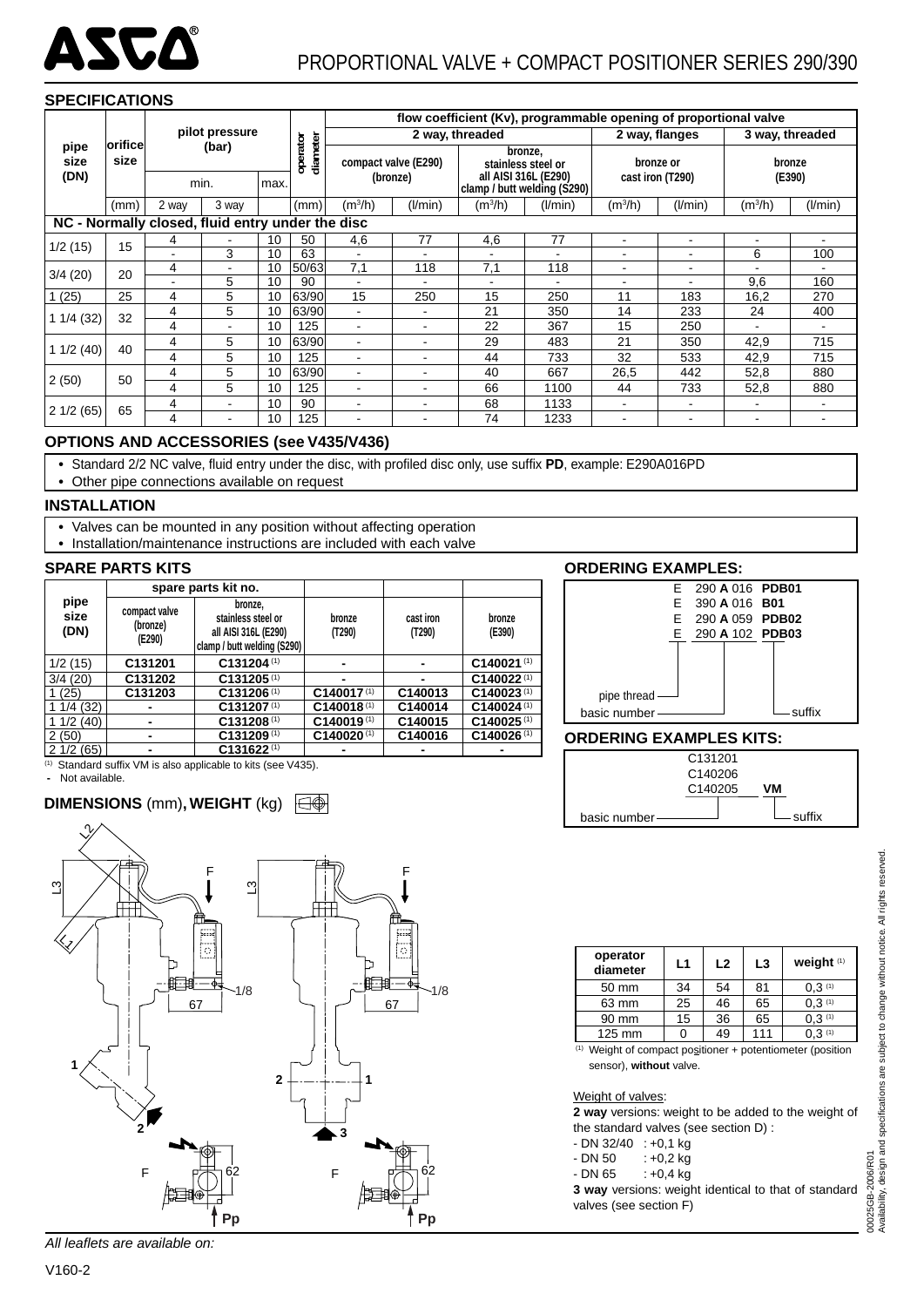

### **PROPORTIONAL VALVES WITH POSITIONER***D*

pressure operated

all standard connection types



**B**



**Degree of protection** IP66 (EN 60529)<br> **Electromagnetic compatibility** EMC 2004/108/EC **Electromagnetic compatibility<br>Requilation characteristics** 

**CONSTRUCTION**

**Valve construction**<br> **Valve disc** (2/2) **Subset Constructed Sections D** Profiled disc. stainless st Profiled disc, stainless steel and PTFE **Valve disc** (3/2) Standard disc<br> **Positioner body** Aluminium, an **Positioner body Aluminium, anodised**<br> **Cover Cover** PA 12, transparent

**Regulation characteristics** Hysteresis < 2% ; Accuracy < 2 % ; Repeatability < 1 %



(1) Setpoint (2) Value measured by the process sensor

### SPECIFICATIONS (NC valves, fluid entry under the disc)

|                                                                                                                                                                                                                              | suffix for proportional valve and positioner (3)<br>delivered assembled |              |                              |            |              |                 |                |            |  |  |
|------------------------------------------------------------------------------------------------------------------------------------------------------------------------------------------------------------------------------|-------------------------------------------------------------------------|--------------|------------------------------|------------|--------------|-----------------|----------------|------------|--|--|
| analog setpoint                                                                                                                                                                                                              |                                                                         |              | fail position maintained (4) |            |              |                 | fail close (5) |            |  |  |
|                                                                                                                                                                                                                              | 2 way                                                                   |              | 3 way                        |            | 2 way        |                 | 3 way          |            |  |  |
|                                                                                                                                                                                                                              | cable gland                                                             | M12          | cable gland                  | M12        | cable gland  | M <sub>12</sub> | cable gland    | M12        |  |  |
| Positioner <sup><i>D</i></sup> , single loop                                                                                                                                                                                 |                                                                         |              |                              |            |              |                 |                |            |  |  |
| $0 - 10 VDC$                                                                                                                                                                                                                 | <b>PDB64</b>                                                            | <b>PDB68</b> | <b>B64</b>                   | <b>B68</b> | <b>PDB66</b> | <b>PDB70</b>    | <b>B66</b>     | <b>B70</b> |  |  |
| $4 - 20$ mA                                                                                                                                                                                                                  | <b>PDB65</b>                                                            | <b>PDB69</b> | <b>B65</b>                   | <b>B69</b> | <b>PDB67</b> | <b>PDB71</b>    | <b>B67</b>     | <b>B71</b> |  |  |
| Positioner <sup><i>D</i></sup> , double loop                                                                                                                                                                                 |                                                                         |              |                              |            |              |                 |                |            |  |  |
| $0 - 10 VDC$                                                                                                                                                                                                                 |                                                                         |              |                              |            | <b>PDB72</b> | <b>PDB74</b>    | <b>B72</b>     | <b>B74</b> |  |  |
| $4 - 20$ mA                                                                                                                                                                                                                  |                                                                         |              |                              |            | <b>PDB73</b> | <b>PDB75</b>    | <b>B73</b>     | <b>B75</b> |  |  |
| (3)<br>Place the indicated suffix after the catalogue number of the valve selected.<br>Fail close: valve returns to closed position on loss of power.<br>(5)<br>Fail position of the valve disc maintained on loss of power. |                                                                         |              |                              |            |              |                 |                |            |  |  |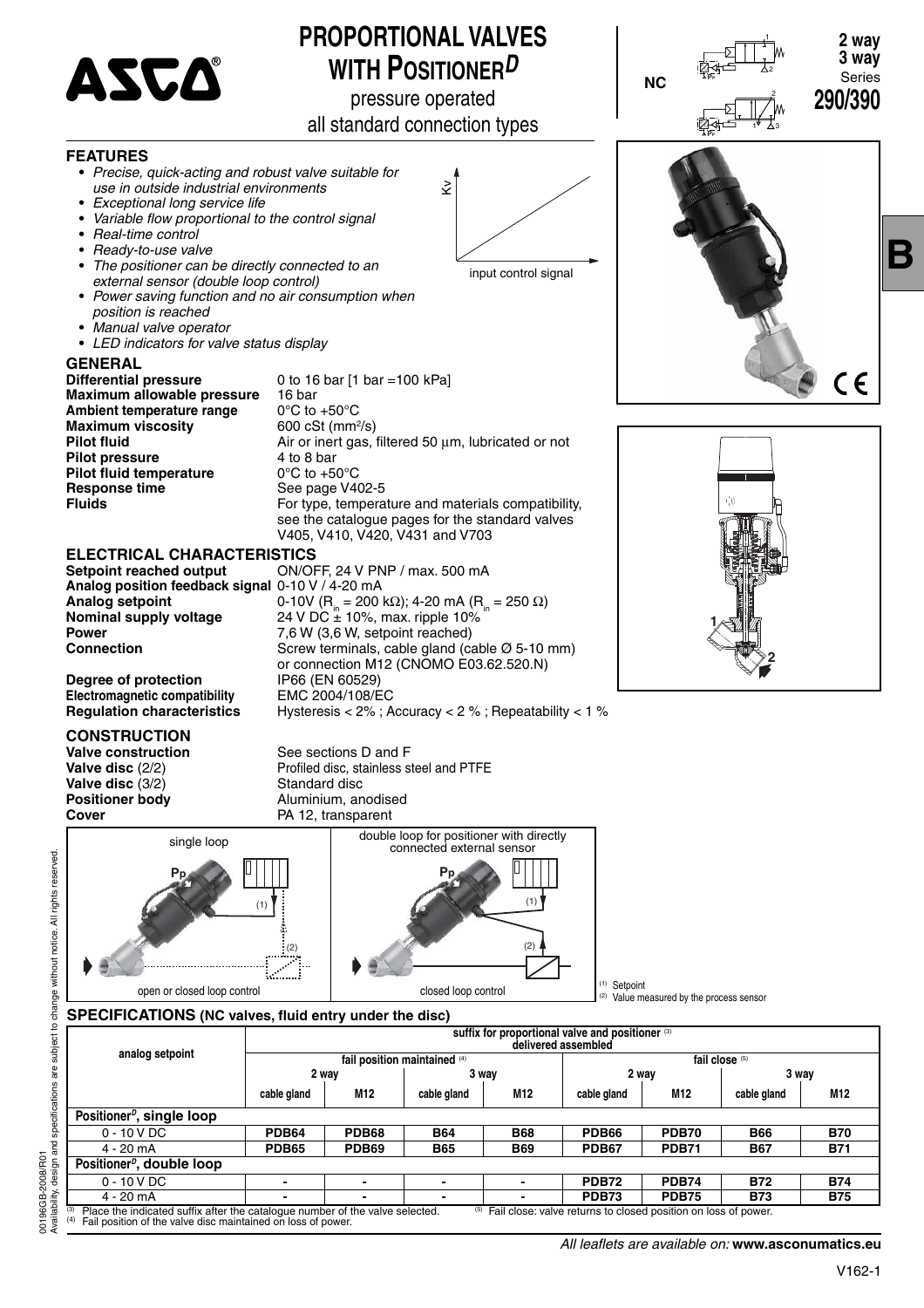

#### **VALVE SPECIFICATIONS**

|                                            |                 |       |                   |      |       |                                   |                      |                                                 |                                  |                     | flow coefficient (Kv), programmable opening of proportional valve |                          |                          |        |        |
|--------------------------------------------|-----------------|-------|-------------------|------|-------|-----------------------------------|----------------------|-------------------------------------------------|----------------------------------|---------------------|-------------------------------------------------------------------|--------------------------|--------------------------|--------|--------|
|                                            |                 |       | pilot             |      |       | 2 way, threaded<br>2 way, flanges |                      |                                                 |                                  | 3 way, threaded     |                                                                   |                          |                          |        |        |
| pipe<br>size                               | orifice<br>size |       | pressure<br>(bar) |      |       |                                   | diameter<br>operator |                                                 | compact valve (E290)<br>(bronze) |                     | bronze.<br>stainless steel or<br>all AISI 316L (E290)             |                          | bronze (T290)            | bronze | (E390) |
| (DN)                                       |                 |       | min.              | max. |       |                                   | (V405)               | (V410)<br>clamp / butt welding (S290)<br>(V420) |                                  |                     | (V431)                                                            |                          | (V703)                   |        |        |
|                                            | (mm)            | 2 way | 3 way             |      | (mm)  | (m <sup>3</sup> /h)               | (1/min)              | $(m^3/h)$                                       | (I/min)                          | (m <sup>3</sup> /h) | (1/min)                                                           | $(m^3/h)$                | (1/min)                  |        |        |
| NC - Normally closed, entry under the disc |                 |       |                   |      |       |                                   |                      |                                                 |                                  |                     |                                                                   |                          |                          |        |        |
| 1/2(15)                                    | 15              | 4     |                   | 8    | 50    | 4,6                               | 77                   | 4,6                                             | 77                               | ä,                  | $\overline{\phantom{a}}$                                          | $\blacksquare$           | $\blacksquare$           |        |        |
|                                            |                 |       | 3                 | 8    | 63    | $\blacksquare$                    | ÷.                   | $\sim$                                          | $\overline{a}$                   | ÷                   |                                                                   | 6                        | 100                      |        |        |
| 3/4(20)                                    | 20              | 4     |                   | 8    | 50/63 | 7,1                               | 118                  | 7,1                                             | 118                              | ۰                   |                                                                   |                          |                          |        |        |
|                                            |                 |       | 5                 | 8    | 90    |                                   |                      |                                                 |                                  |                     |                                                                   | 9,6                      | 160                      |        |        |
| 1(25)                                      | 25              | 4     | 5                 | 8    | 63/90 | 15                                | 250                  | 15                                              | 250                              | 11                  | 183                                                               | 16,2                     | 270                      |        |        |
| 11/4(32)                                   | 32              | 4     | 5                 | 8    | 63/90 | $\overline{\phantom{0}}$          | ۰.                   | 21                                              | 350                              | 14                  | 233                                                               | 24                       | 400                      |        |        |
|                                            |                 | 4     |                   | 8    | 125   | $\blacksquare$                    | ٠                    | 22                                              | 367                              | 15                  | 250                                                               | $\overline{\phantom{a}}$ |                          |        |        |
|                                            | 40              | 4     | 5                 | 8    | 63/90 | $\overline{\phantom{a}}$          | ÷.                   | 29                                              | 483                              | 21                  | 350                                                               | 42,9                     | 715                      |        |        |
| 11/2(40)                                   |                 | 4     | 5                 | 8    | 125   | $\blacksquare$                    | ٠                    | 44                                              | 733                              | 32                  | 533                                                               | 42,9                     | 715                      |        |        |
|                                            |                 | 4     | 5                 | 8    | 63/90 | $\overline{\phantom{0}}$          | ٠                    | 40                                              | 667                              | 26,5                | 442                                                               | 52,8                     | 880                      |        |        |
| 2(50)                                      | 50              | 4     | 5                 | 8    | 125   | $\blacksquare$                    | ٠                    | 66                                              | 1100                             | 44                  | 733                                                               | 52,8                     | 880                      |        |        |
|                                            |                 | 4     |                   | 8    | 90    | ۰                                 | ۰                    | 68                                              | 1133                             | ۰                   |                                                                   |                          |                          |        |        |
| 21/2(65)                                   | 65              | 4     |                   | 8    | 125   |                                   | -                    | 74                                              | 1233                             |                     |                                                                   | ۰                        | $\overline{\phantom{a}}$ |        |        |

#### **OPTIONS AND ACCESSORIES**

• Standard 2/2 NC valve, fluid entry under the disc, with profiled disc only, use suffix PD, example: E290A016PD

- 
- Supply cable 2 m,
- Supply cable 5 m,  $6 \times 0.5$  mm<sup>2</sup>,
- Supply cable 10 m,  $6 \times 0.5$  mm<sup>2</sup>,
- 5 pins, with screw terminals, catalogue number: **88100256 88100725**
	- catalogue number:

Female M12 connector: straight right-angle<br>catalogue number: 88100256 88100725 , catalogue number: **88100726 88100727** , catalogue number: **88100728 88100729**

APC software for modification of control parameters (software required for double loop control) available for download at: www.asconumatics.eu

• RS-232 converter, 2 m cable with 9 pin Sub-D connector for PC link, catalogue number **88100732**

• Oxygen service (except DN 65), pressure limited to 15 bar, temperature limited to + 60°C, suffix **N** 

- Vacuum applications up to 1,33 10<sup>-3</sup> mbar, suffix **VM**
- Other pipe connections are available on request

#### **INSTALLATION**

- **•** Pilot port G 1/8 according to ISO 228/1
- **•** Compatible with ASTM 1, 2 and 3 oils
- **•** Installation/maintenance instructions are included with each valve
- **•** LED indicators for operating status display and diagnostic functions (Unit can be rotated through 360° around the centreline of the valve operator)

|             | hold position<br>valve OPEN       |
|-------------|-----------------------------------|
| status      | valve CLOSED                      |
|             | valve moves to open               |
|             | valve moves to close              |
|             | positioner in initialisation mode |
|             | positioner in manual mode         |
|             | setpoint > 20,5 mA / 10,25 V      |
|             | setpoint $<$ 3,5 mA               |
| diagnostics | positioner not initialised        |
|             | component error                   |

Electrical connection:

#### **Positioner***<sup>D</sup>***, single loop**

| screw terminals |  | M12 |
|-----------------|--|-----|
|                 |  |     |

|                           |                                | о5           |
|---------------------------|--------------------------------|--------------|
|                           | $+ 24$ V DC, supply            |              |
| 2                         | <b>GND</b> supply              |              |
| $\overline{\overline{3}}$ | + setpoint (0-10 V or 4-20 mA) | $\mathbf{2}$ |
| 4                         | <b>GND</b> setpoint            | 3            |
| 6                         | disc position feedback         |              |
|                           | + 24V ON/OFF output            |              |
|                           |                                |              |

| $\frac{\sum_{i=1}^{N}1/\sigma_i^2}{\sum_{i=1}^{N}1/\sigma_i^2}$ |
|-----------------------------------------------------------------|
|                                                                 |
|                                                                 |

**Positioner***<sup>D</sup>***, double loop**

| screw terminals |                                |                |  |  |  |  |
|-----------------|--------------------------------|----------------|--|--|--|--|
|                 |                                | $\circ$ 5      |  |  |  |  |
|                 | + 24 V DC, supply              |                |  |  |  |  |
| 2               | GND supply                     | 3              |  |  |  |  |
| 3               | + setpoint (0-10 V or 4-20 mA) | $\overline{2}$ |  |  |  |  |
| 4               | <b>GND</b> setpoint            | 3              |  |  |  |  |
| 5               | external sensor input          | 4              |  |  |  |  |
|                 | + 24V ON/OFF output            | 5              |  |  |  |  |
|                 |                                |                |  |  |  |  |

00196GB-2008/R01<br>Availability, design and specifications are subject to change without notice. All rights reserved. Availability, design and specifications are subject to change without notice. All rights reserved. 00196GB-2008/R01

*All leafl ets are available on:* **www.asconumatics.eu**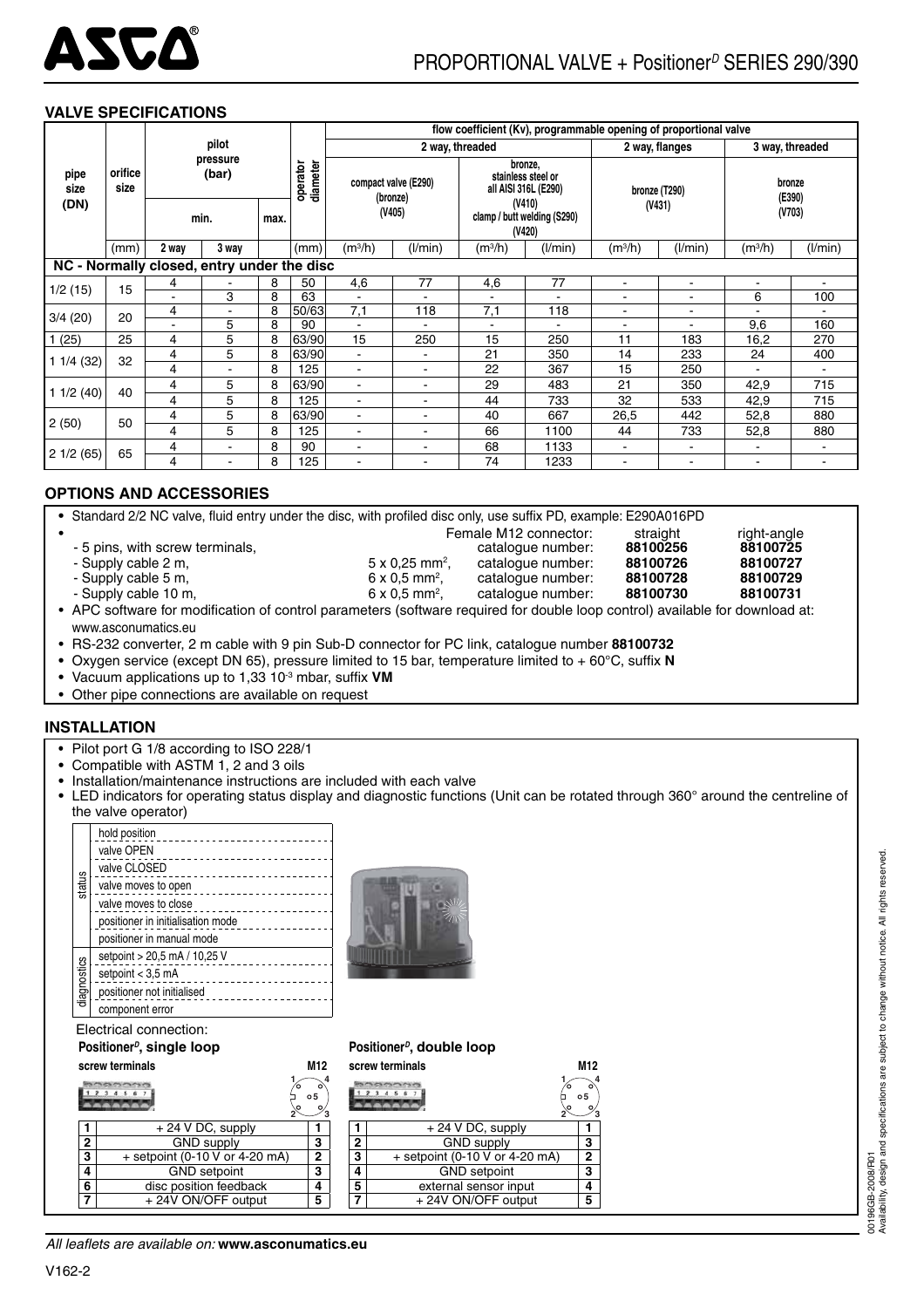

#### **SPARE PARTS KITS**

|                                       | spare parts kit no.<br>Positioner <sup>p</sup> only         |          |  |  |  |  |  |  |  |  |
|---------------------------------------|-------------------------------------------------------------|----------|--|--|--|--|--|--|--|--|
|                                       | cable gland (cable $\varnothing$ 5-10 mm)<br>connection M12 |          |  |  |  |  |  |  |  |  |
| Fail position maintained, single loop |                                                             |          |  |  |  |  |  |  |  |  |
| $0 - 10V$                             | 60568108                                                    | 60569108 |  |  |  |  |  |  |  |  |
| 4-20 mA                               | 60568308<br>60569308                                        |          |  |  |  |  |  |  |  |  |
|                                       | Fail close, single loop                                     |          |  |  |  |  |  |  |  |  |
| $0 - 10V$                             | 60568118                                                    | 60569118 |  |  |  |  |  |  |  |  |
| 4-20 mA                               | 60568318                                                    | 60569318 |  |  |  |  |  |  |  |  |
|                                       | Fail close, double loop                                     |          |  |  |  |  |  |  |  |  |
| $0 - 10V$                             | 60568418                                                    | 60569418 |  |  |  |  |  |  |  |  |
| 4-20 mA                               | 60568518                                                    | 60569518 |  |  |  |  |  |  |  |  |
|                                       | <b>Mounting kit</b>                                         |          |  |  |  |  |  |  |  |  |
| all                                   | C140423                                                     | C140423  |  |  |  |  |  |  |  |  |

|                      | spare parts kit no.                 |                                                                                      |                          |                          |  |  |  |  |  |  |
|----------------------|-------------------------------------|--------------------------------------------------------------------------------------|--------------------------|--------------------------|--|--|--|--|--|--|
| pipe<br>size<br>(DN) | compact valve<br>(bronze)<br>(E290) | bronze,<br>stainless steel or<br>all AISI 316L (E290)<br>clamp / butt welding (S290) | bronze<br>(T290)         | bronze<br>(E390)         |  |  |  |  |  |  |
| Valve disc seals     |                                     |                                                                                      |                          |                          |  |  |  |  |  |  |
| 1/2(15)              | C131201                             | C131204(1)                                                                           |                          | C140021(1)               |  |  |  |  |  |  |
| 3/4(20)              | C131202                             | $C131205$ <sup>(1)</sup>                                                             |                          | $C140022^{(1)}$          |  |  |  |  |  |  |
| (25)                 | C131203                             | $C131206$ <sup>(1)</sup>                                                             | C140017(1)               | C140023(1)               |  |  |  |  |  |  |
| 1/4(32)              |                                     | $C131207^{(1)}$                                                                      | C140018(1)               | C140024(1)               |  |  |  |  |  |  |
| 1/2(40)              |                                     | $C131208$ <sup>(1)</sup>                                                             | C140019(1)               | C140025 <sup>(1)</sup>   |  |  |  |  |  |  |
| 2(50)                |                                     | C131209(1)                                                                           | $C140020$ <sup>(1)</sup> | $C140026$ <sup>(1)</sup> |  |  |  |  |  |  |
| 21/2(65)             |                                     | $C131622^{(1)}$                                                                      |                          |                          |  |  |  |  |  |  |

 $(1)$  Standard suffix VM is also applicable to kits (see V435).

 **-** Not available.

#### **DIMENSIONS** (mm)**, WEIGHT** (kg)

# **TYPE 01**



Enclosure with cable gland 50 to 125 mm operators Fluid entry: under the disc at 2



 $(1)$  M16 x 1,5 mm cable gland (cable Ø 5-10 mm) Weight of positioner without valve: 0,3 kg 2 M12 connection

 $(3)$  G 1/8 pilot connection





#### **ORDERING EXAMPLES:**

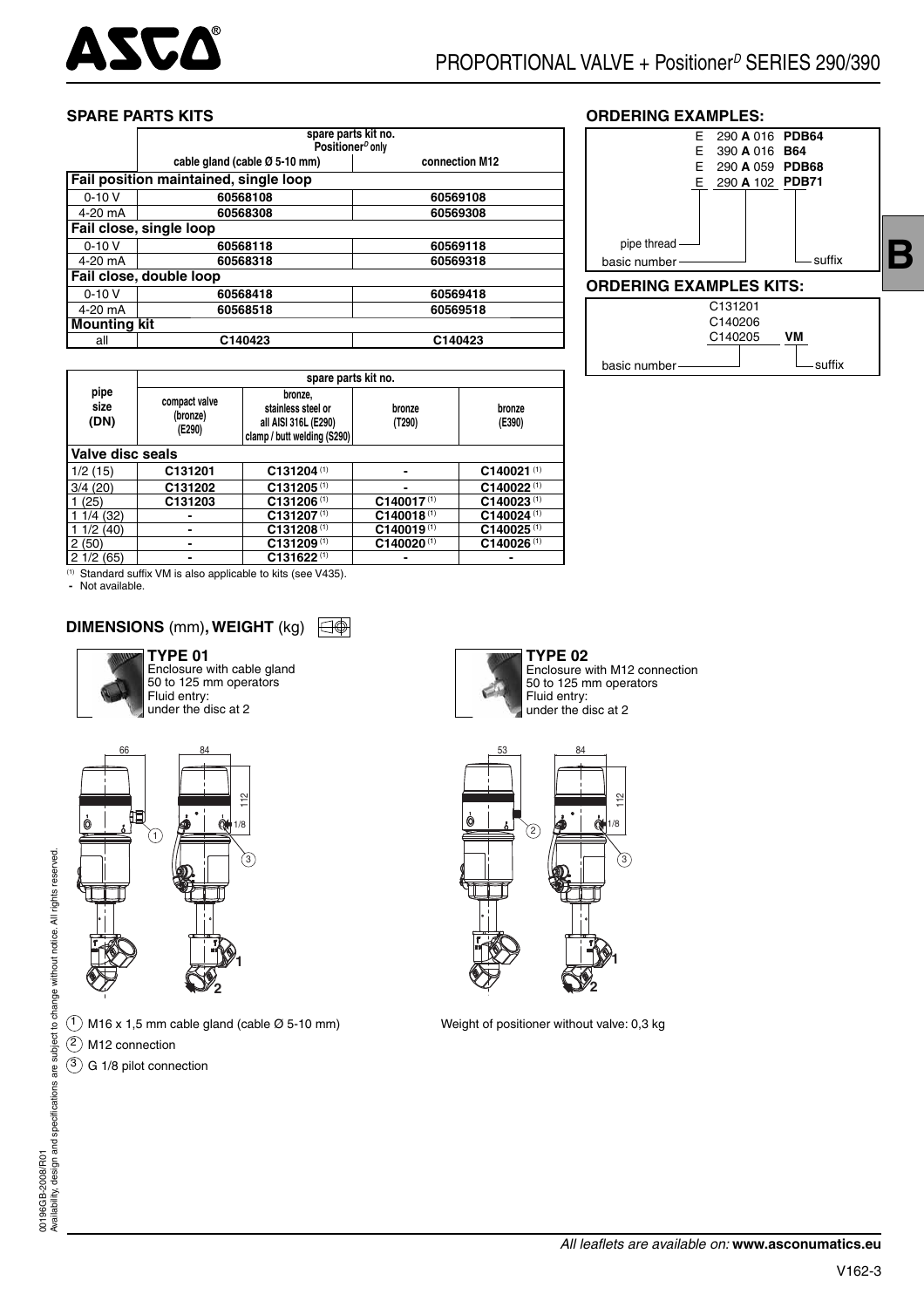